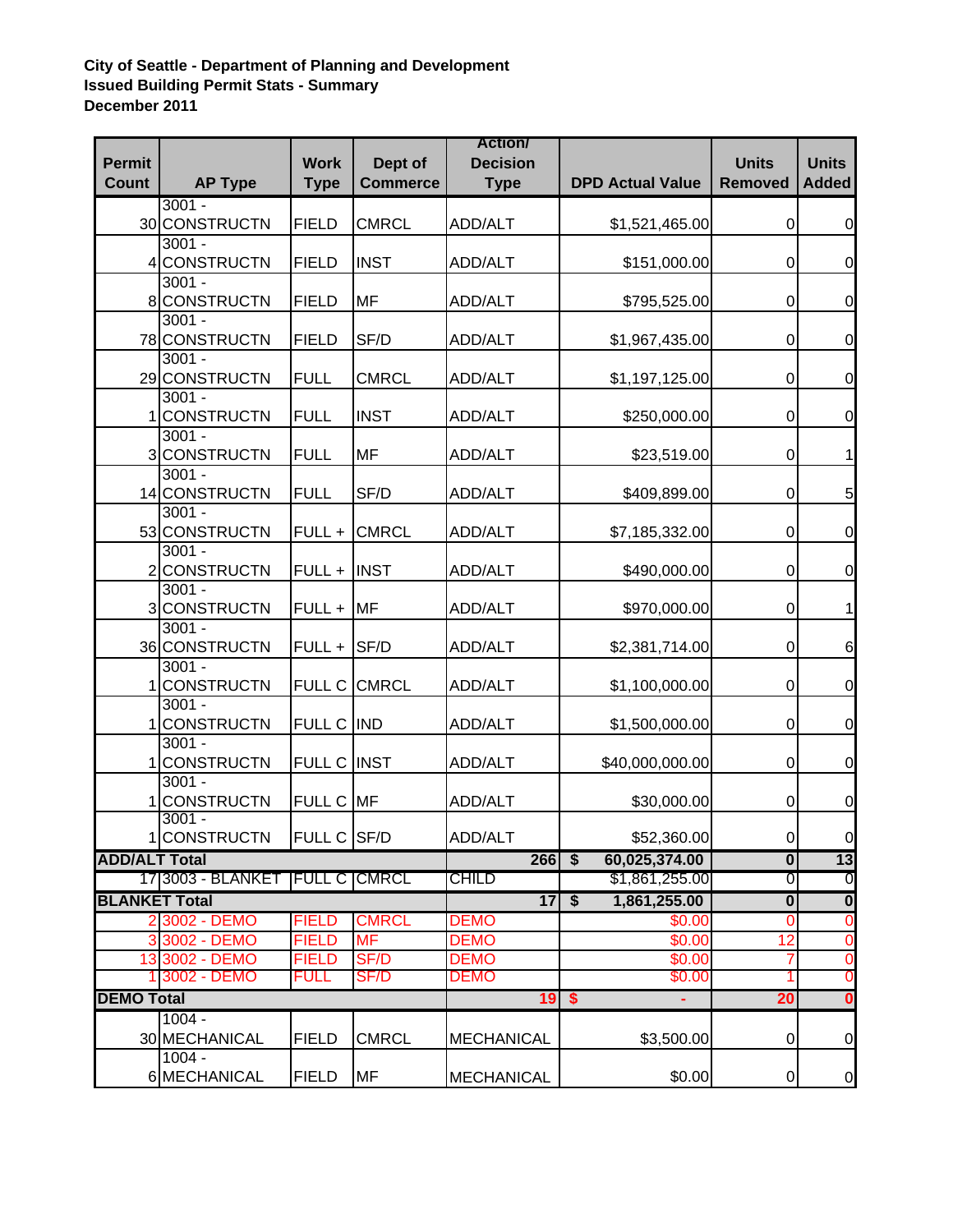## **City of Seattle - Department of Planning and Development Issued Building Permit Stats - Summary December 2011**

| <b>Permit</b>                           |                                    | <b>Work</b>   | Dept of         | <b>Action/</b><br><b>Decision</b> |                                               | <b>Units</b>            | <b>Units</b>            |
|-----------------------------------------|------------------------------------|---------------|-----------------|-----------------------------------|-----------------------------------------------|-------------------------|-------------------------|
| <b>Count</b>                            | <b>AP Type</b>                     | <b>Type</b>   | <b>Commerce</b> | <b>Type</b>                       | <b>DPD Actual Value</b>                       | <b>Removed</b>          | <b>Added</b>            |
|                                         | $1004 -$                           |               |                 |                                   |                                               |                         |                         |
|                                         | 2 MECHANICAL                       | <b>FIELD</b>  | SF/D            | <b>MECHANICAL</b>                 | \$0.00                                        | $\mathbf 0$             | $\pmb{0}$               |
|                                         | $1004 -$                           |               |                 |                                   |                                               |                         |                         |
|                                         | 23 MECHANICAL<br>$1004 -$          | <b>FULL</b>   | <b>CMRCL</b>    | <b>MECHANICAL</b>                 | \$393,074.00                                  | 0                       | $\boldsymbol{0}$        |
|                                         | 26 MECHANICAL                      | FULL +        | <b>CMRCL</b>    | <b>MECHANICAL</b>                 | \$842,967.00                                  | 0                       | $\pmb{0}$               |
|                                         | $1004 -$                           |               |                 |                                   |                                               |                         |                         |
|                                         | 1 MECHANICAL                       | FULL +        | <b>IND</b>      | <b>MECHANICAL</b>                 | \$17,800.00                                   | $\mathbf 0$             | $\boldsymbol{0}$        |
|                                         | $1004 -$                           |               |                 |                                   |                                               |                         |                         |
|                                         | 2 MECHANICAL<br>$1004 -$           | FULL +        | <b>INST</b>     | <b>MECHANICAL</b>                 | \$54,000.00                                   | $\boldsymbol{0}$        | $\boldsymbol{0}$        |
|                                         | 12 MECHANICAL                      |               | FULL C CMRCL    | <b>MECHANICAL</b>                 | \$9,650,790.00                                | $\boldsymbol{0}$        | $\boldsymbol{0}$        |
|                                         | $1004 -$                           |               |                 |                                   |                                               |                         |                         |
|                                         | 1 MECHANICAL                       | FULL C INST   |                 | <b>MECHANICAL</b>                 | \$112,300.00                                  | $\pmb{0}$               | $\pmb{0}$               |
|                                         | <b>MECHANICAL Total</b>            |               |                 | 103                               | $\overline{\$}$<br>11,074,431.00              | $\overline{\mathbf{0}}$ | $\overline{\mathbf{0}}$ |
|                                         | $3001 -$                           |               |                 |                                   |                                               |                         |                         |
|                                         | 13 CONSTRUCTN<br>$3001 -$          | FULL +        | SF/D            | <b>NEW</b>                        | \$3,360,313.00                                | $\mathbf 0$             | 13                      |
|                                         | 3 CONSTRUCTN                       | <b>FULL C</b> | <b>CMRCL</b>    | <b>NEW</b>                        | \$11,142,202.00                               | $\boldsymbol{0}$        | 101                     |
|                                         | $3001 -$                           |               |                 |                                   |                                               |                         |                         |
|                                         | 4 CONSTRUCTN                       | FULL C MF     |                 | <b>NEW</b>                        | \$12,095,662.00                               | $\boldsymbol{0}$        | 154                     |
|                                         | $3001 -$                           |               |                 |                                   |                                               |                         |                         |
| <b>NEW Total</b>                        | 8 CONSTRUCTN                       | FULL C SF/D   |                 | <b>NEW</b>                        | \$3,499,739.00<br>$\overline{\boldsymbol{s}}$ | $\boldsymbol{0}$        | 12                      |
|                                         | $3001 -$                           |               |                 | 28                                | 30,097,916.00                                 | $\overline{\mathbf{0}}$ | 280                     |
|                                         | 1 CONSTRUCTN                       | <b>FULL</b>   | SF/D            | <b>NONE</b>                       | \$0.00                                        | $\boldsymbol{0}$        | $\mathbf 0$             |
|                                         | $3001 -$                           |               |                 |                                   |                                               |                         |                         |
|                                         | <b>CONSTRUCTN</b>                  | FULL + INST   |                 | <b>NONE</b>                       | \$1,000.00                                    | $\pmb{0}$               | $\pmb{0}$               |
|                                         | $3001 -$<br><b>CONSTRUCTN</b>      |               | FULL C CMRCL    | <b>NONE</b>                       | \$2,000.00                                    | $\pmb{0}$               | $\mathbf 0$             |
| <b>NONE Total</b>                       |                                    |               |                 | $\overline{3}$                    | $\overline{\$}$<br>3,000.00                   | $\overline{\mathbf{0}}$ | $\overline{\mathbf{0}}$ |
|                                         | $1004 -$                           |               |                 |                                   |                                               |                         |                         |
|                                         | 21 MECHANICAL                      | <b>FULL</b>   | <b>CMRCL</b>    | <b>SPRINKLER</b>                  | \$0.00                                        | $\overline{0}$          | $\overline{0}$          |
|                                         | $1004 -$                           |               |                 |                                   |                                               |                         |                         |
|                                         | 4 MECHANICAL                       | FULL +        | <b>CMRCL</b>    | <b>SPRINKLER</b>                  | \$0.00                                        | $\pmb{0}$               | $\mathbf 0$             |
|                                         | <b>SPRINKLER Total</b><br>$3001 -$ |               |                 | $25 \overline{\smash{)}5}$        |                                               | $\overline{\mathbf{0}}$ | $\overline{\mathbf{0}}$ |
|                                         | <b>CONSTRUCTN</b>                  | <b>FULL</b>   | <b>CMRCL</b>    | <b>TEMP</b>                       | \$500.00                                      | $\mathbf 0$             | $\pmb{0}$               |
|                                         | $3001 -$                           |               |                 |                                   |                                               |                         |                         |
|                                         | <b>CONSTRUCTN</b>                  | <b>FULL</b>   | <b>IND</b>      | <b>TEMP</b>                       | \$0.00                                        | $\mathbf 0$             | 0                       |
|                                         | $3001 -$                           |               |                 |                                   |                                               |                         |                         |
|                                         | 1 CONSTRUCTN                       | FULL +        | <b>CMRCL</b>    | <b>TEMP</b>                       | \$0.00                                        | $\mathbf 0$             | 0                       |
| <b>TEMP Total</b><br><b>Grand Total</b> |                                    |               |                 | $\overline{3}$                    | $\overline{\$}$<br>500.00                     | $\overline{\mathbf{0}}$ | $\overline{\mathbf{0}}$ |
|                                         |                                    |               |                 | 464                               | \$<br>103,062,476.00                          | 20                      | 293                     |
| 48 hour FIELD                           |                                    |               |                 | 176                               | \$4,438,925.00                                | 19                      | $\mathbf 0$             |
| <b>48 HOUR FULL</b>                     |                                    |               |                 | 95                                | \$2,274,117.00                                | $\mathbf{1}$            | $\,6$                   |